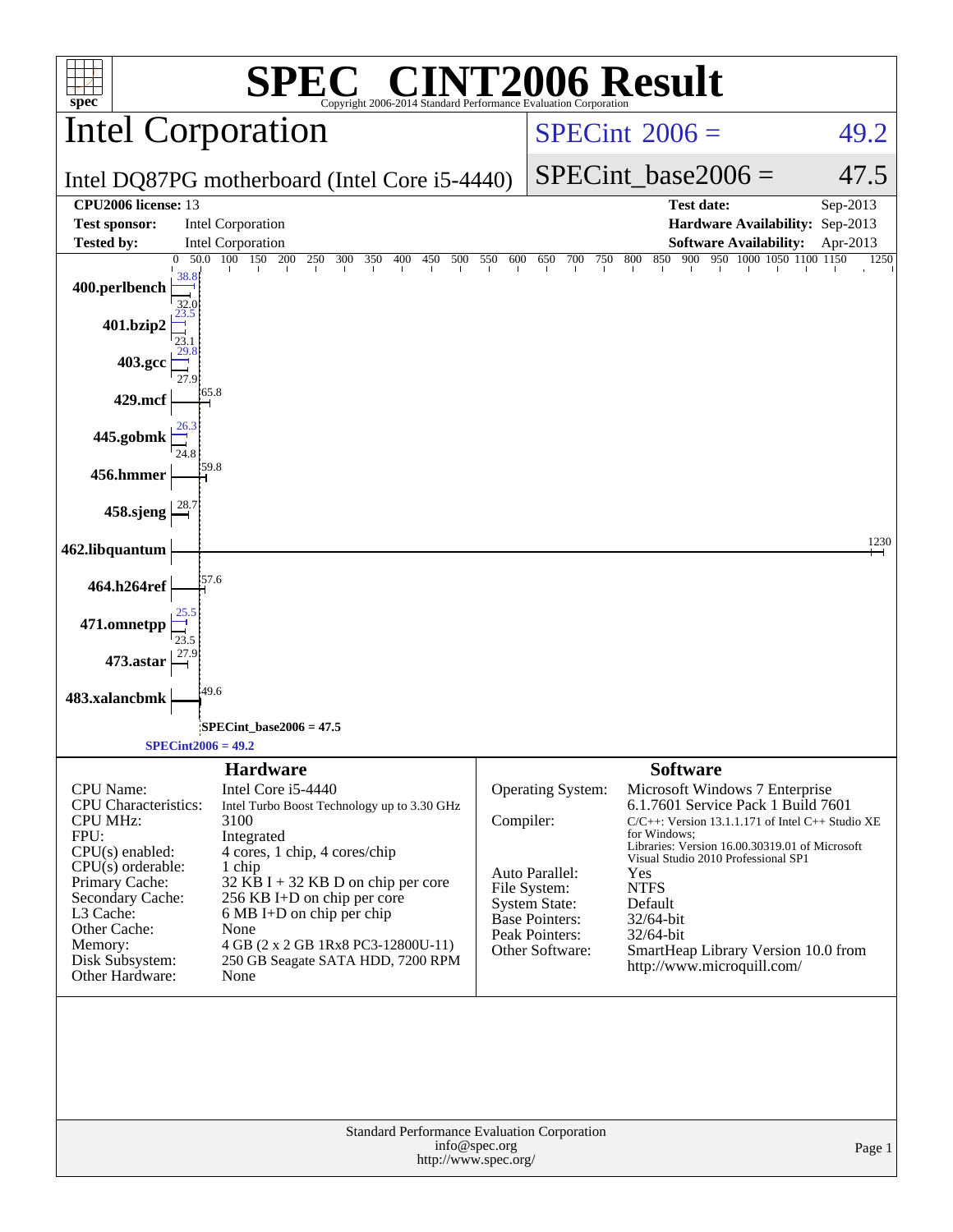

# Intel Corporation

### $SPECint2006 = 49.2$  $SPECint2006 = 49.2$

Intel DQ87PG motherboard (Intel Core i5-4440)

SPECint base2006 =  $47.5$ 

#### **[CPU2006 license:](http://www.spec.org/auto/cpu2006/Docs/result-fields.html#CPU2006license)** 13 **[Test date:](http://www.spec.org/auto/cpu2006/Docs/result-fields.html#Testdate)** Sep-2013

**[Test sponsor:](http://www.spec.org/auto/cpu2006/Docs/result-fields.html#Testsponsor)** Intel Corporation **[Hardware Availability:](http://www.spec.org/auto/cpu2006/Docs/result-fields.html#HardwareAvailability)** Sep-2013 **[Tested by:](http://www.spec.org/auto/cpu2006/Docs/result-fields.html#Testedby)** Intel Corporation **[Software Availability:](http://www.spec.org/auto/cpu2006/Docs/result-fields.html#SoftwareAvailability)** Apr-2013

#### **[Results Table](http://www.spec.org/auto/cpu2006/Docs/result-fields.html#ResultsTable)**

|                                                                                                          | <b>Base</b>    |              |                |              | <b>Peak</b>    |       |                |              |                |              |                |              |
|----------------------------------------------------------------------------------------------------------|----------------|--------------|----------------|--------------|----------------|-------|----------------|--------------|----------------|--------------|----------------|--------------|
| <b>Benchmark</b>                                                                                         | <b>Seconds</b> | <b>Ratio</b> | <b>Seconds</b> | <b>Ratio</b> | <b>Seconds</b> | Ratio | <b>Seconds</b> | <b>Ratio</b> | <b>Seconds</b> | <b>Ratio</b> | <b>Seconds</b> | <b>Ratio</b> |
| 400.perlbench                                                                                            | 310            | 31.6         | 305            | 32.0         | 305            | 32.0  | 252            | <u>38.8</u>  | 251            | 38.9         | 253            | 38.6         |
| 401.bzip2                                                                                                | 424            | 22.8         | 418            | 23.1         | 418            | 23.1  | 410            | 23.5         | 410            | 23.5         | 410            | 23.5         |
| $403.\mathrm{gcc}$                                                                                       | 289            | 27.9         | 289            | 27.8         | 289            | 27.9  | 270            | 29.8         | 271            | 29.7         | 270            | 29.8         |
| $429$ mcf                                                                                                | 138            | 65.9         | 139            | 65.8         | 139            | 65.8  | 138            | 65.9         | 139            | 65.8         | 139            | 65.8         |
| $445$ .gobmk                                                                                             | 423            | 24.8         | 424            | 24.8         | 423            | 24.8  | 399            | 26.3         | 399            | 26.3         | 399            | 26.3         |
| 456.hmmer                                                                                                | 158            | 58.9         | 156            | 59.9         | 156            | 59.8  | 158            | 58.9         | 156            | 59.9         | 156            | <u>59.8</u>  |
| 458.sjeng                                                                                                | 422            | 28.7         | 422            | 28.7         | 422            | 28.7  | 422            | 28.7         | 422            | 28.7         | 422            | 28.7         |
| 462.libquantum                                                                                           | 16.8           | 1230         | 16.8           | 1230         | 17.1           | 1210  | 16.8           | 1230         | 16.8           | 1230         | 17.1           | 1210         |
| 464.h264ref                                                                                              | 384            | 57.6         | 381            | 58.0         | 384            | 57.6  | 384            | 57.6         | 381            | 58.0         | 384            | 57.6         |
| 471.omnetpp                                                                                              | 265            | 23.5         | 267            | 23.4         | 265            | 23.6  | 256            | 24.4         | 245            | 25.5         | 244            | 25.6         |
| $ 473$ . astar                                                                                           | 251            | 27.9         | 251            | 27.9         | 252            | 27.9  | 251            | 27.9         | 251            | 27.9         | 252            | 27.9         |
| 483.xalancbmk                                                                                            | 139            | 49.8         | 139            | 49.6         | 139            | 49.5  | 139            | 49.8         | 139            | 49.6         | 139            | 49.5         |
| Decute ennoye in the order in which they were mun<br>Dold underlined text indicates a madien massurement |                |              |                |              |                |       |                |              |                |              |                |              |

Results appear in the [order in which they were run.](http://www.spec.org/auto/cpu2006/Docs/result-fields.html#RunOrder) Bold underlined text [indicates a median measurement.](http://www.spec.org/auto/cpu2006/Docs/result-fields.html#Median)

### **[Compiler Invocation Notes](http://www.spec.org/auto/cpu2006/Docs/result-fields.html#CompilerInvocationNotes)**

 To compile these binaries, the Intel Compiler 13.1 was set up to generate 64-bit binaries with the command: "ipsxe-comp-vars.bat intel64 vs2010" (shortcut provided in the Intel(r) Parallel Studio XE 2013 program folder)

### **[Platform Notes](http://www.spec.org/auto/cpu2006/Docs/result-fields.html#PlatformNotes)**

 Sysinfo program C:\SPEC13.1/Docs/sysinfo \$Rev: 6775 \$ \$Date:: 2011-08-16 #\$ \8787f7622badcf24e01c368b1db4377c running on Clt7C05070FB2B7 Sat Sep 21 10:48:23 2013

 This section contains SUT (System Under Test) info as seen by some common utilities. To remove or add to this section, see: <http://www.spec.org/cpu2006/Docs/config.html#sysinfo>

 Trying 'systeminfo' : Microsoft Windows 7 Enterprise OS Version : 6.1.7601 Service Pack 1 Build 7601 System Manufacturer: INTEL\_ System Model : DQ87PG\_\_ Processor(s) : 1 Processor(s) Installed. [01]: Intel64 Family 6 Model 60 Stepping 3 GenuineIntel ~3101 Mhz BIOS Version : Intel(R) Corp. PGQ8710H.86A.0036.2013.0702.1908, 7/2/2013 Total Physical Memory: 3,749 MB

 Trying 'wmic cpu get /value' DeviceID : CPU0

Continued on next page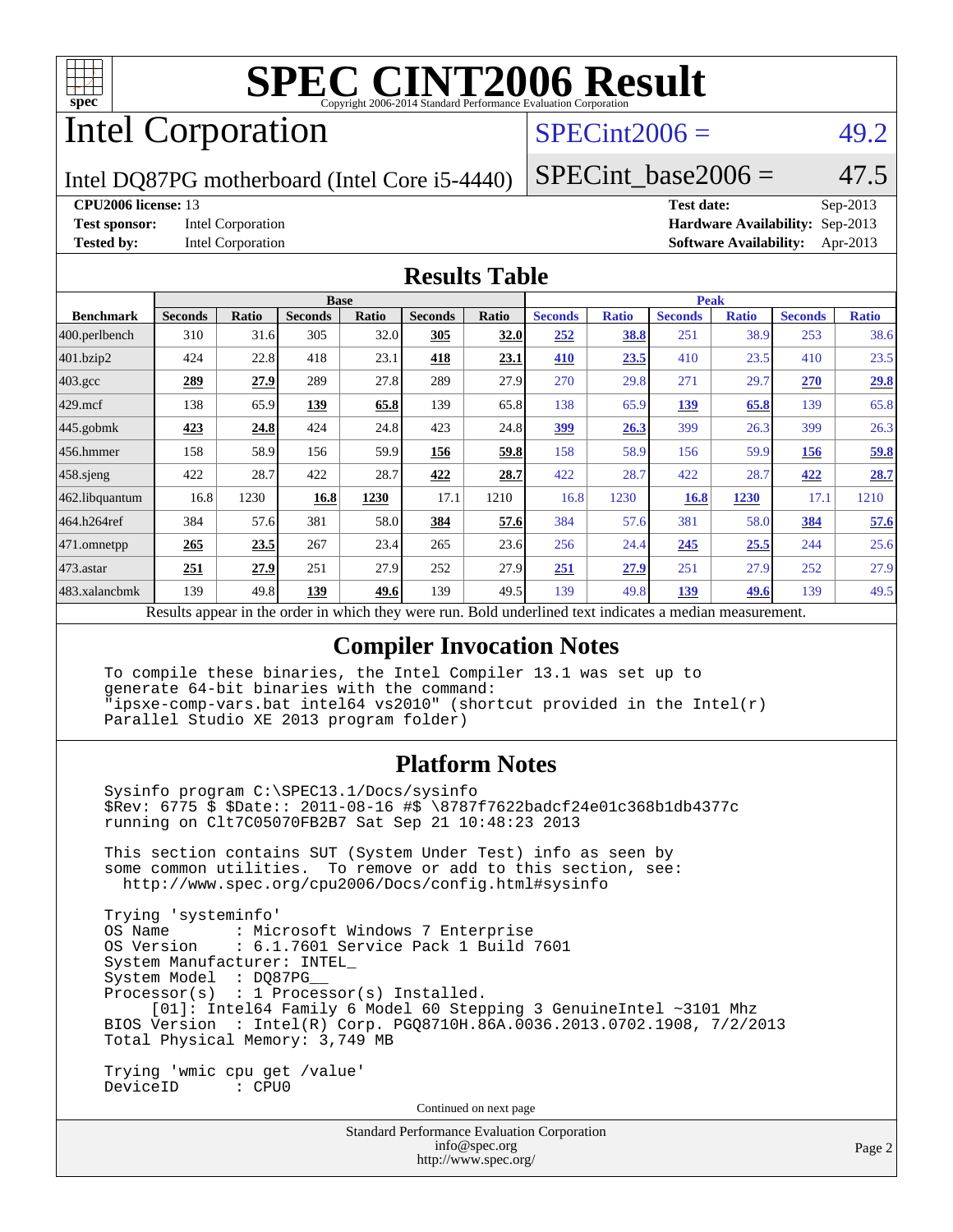

Intel Corporation

 $SPECint2006 = 49.2$  $SPECint2006 = 49.2$ 

Intel DQ87PG motherboard (Intel Core i5-4440)

**[Test sponsor:](http://www.spec.org/auto/cpu2006/Docs/result-fields.html#Testsponsor)** Intel Corporation **[Hardware Availability:](http://www.spec.org/auto/cpu2006/Docs/result-fields.html#HardwareAvailability)** Sep-2013

SPECint base2006 =  $47.5$ 

**[CPU2006 license:](http://www.spec.org/auto/cpu2006/Docs/result-fields.html#CPU2006license)** 13 **[Test date:](http://www.spec.org/auto/cpu2006/Docs/result-fields.html#Testdate)** Sep-2013 **[Tested by:](http://www.spec.org/auto/cpu2006/Docs/result-fields.html#Testedby)** Intel Corporation **[Software Availability:](http://www.spec.org/auto/cpu2006/Docs/result-fields.html#SoftwareAvailability)** Apr-2013

### **[Platform Notes \(Continued\)](http://www.spec.org/auto/cpu2006/Docs/result-fields.html#PlatformNotes)**

L2CacheSize : 1024<br>L3CacheSize : 6144 L3CacheSize MaxClockSpeed : 3101 Name : Intel(R) Core(TM) i5-4440 CPU @ 3.10GHz NumberOfCores : 4 NumberOfLogicalProcessors: 4

 (End of data from sysinfo program) BIOS: SATA mode set to RAID Windows Disk Driver: Intel Rapid Storage Technology 12.5.0.1066 Windows Chipset Driver: Intel Chipset Driver 9.4.0.1027

### **[Component Notes](http://www.spec.org/auto/cpu2006/Docs/result-fields.html#ComponentNotes)**

 Tested systems can be used with Shin-G ATX case, PC Power and Cooling 1200W power supply Micron MT8JTF25664AZ-1G6 Series Memory DIMMs

### **[General Notes](http://www.spec.org/auto/cpu2006/Docs/result-fields.html#GeneralNotes)**

 OMP\_NUM\_THREADS set to number of processors cores KMP\_AFFINITY set to granularity=fine,scatter Binaries compiled on a system with 1x Intel Core i7-860 CPU + 8GB memory using Windows 7 Enterprise 64-bit

### **[Base Compiler Invocation](http://www.spec.org/auto/cpu2006/Docs/result-fields.html#BaseCompilerInvocation)**

[C benchmarks](http://www.spec.org/auto/cpu2006/Docs/result-fields.html#Cbenchmarks):

[icl -Qvc10](http://www.spec.org/cpu2006/results/res2014q3/cpu2006-20140701-30266.flags.html#user_CCbase_intel_icc_vc10_9607f3ecbcdf68042245f068e51b40c1) [-Qstd=c99](http://www.spec.org/cpu2006/results/res2014q3/cpu2006-20140701-30266.flags.html#user_CCbase_intel_compiler_c99_mode_1a3d110e3041b3ad4466830521bdad2a)

[C++ benchmarks:](http://www.spec.org/auto/cpu2006/Docs/result-fields.html#CXXbenchmarks) [icl -Qvc10](http://www.spec.org/cpu2006/results/res2014q3/cpu2006-20140701-30266.flags.html#user_CXXbase_intel_icc_vc10_9607f3ecbcdf68042245f068e51b40c1)

## **[Base Portability Flags](http://www.spec.org/auto/cpu2006/Docs/result-fields.html#BasePortabilityFlags)**

 400.perlbench: [-DSPEC\\_CPU\\_P64](http://www.spec.org/cpu2006/results/res2014q3/cpu2006-20140701-30266.flags.html#b400.perlbench_basePORTABILITY_DSPEC_CPU_P64) [-DSPEC\\_CPU\\_WIN64\\_X64](http://www.spec.org/cpu2006/results/res2014q3/cpu2006-20140701-30266.flags.html#b400.perlbench_baseCPORTABILITY_DSPEC_CPU_WIN64_X64) [-DSPEC\\_CPU\\_NO\\_NEED\\_VA\\_COPY](http://www.spec.org/cpu2006/results/res2014q3/cpu2006-20140701-30266.flags.html#b400.perlbench_baseCPORTABILITY_DSPEC_CPU_NO_NEED_VA_COPY) 401.bzip2: [-DSPEC\\_CPU\\_P64](http://www.spec.org/cpu2006/results/res2014q3/cpu2006-20140701-30266.flags.html#suite_basePORTABILITY401_bzip2_DSPEC_CPU_P64) 403.gcc: [-DSPEC\\_CPU\\_P64](http://www.spec.org/cpu2006/results/res2014q3/cpu2006-20140701-30266.flags.html#suite_basePORTABILITY403_gcc_DSPEC_CPU_P64) [-DSPEC\\_CPU\\_WIN64](http://www.spec.org/cpu2006/results/res2014q3/cpu2006-20140701-30266.flags.html#b403.gcc_baseCPORTABILITY_DSPEC_CPU_WIN64) 429.mcf: [-DSPEC\\_CPU\\_P64](http://www.spec.org/cpu2006/results/res2014q3/cpu2006-20140701-30266.flags.html#suite_basePORTABILITY429_mcf_DSPEC_CPU_P64) 445.gobmk: [-DSPEC\\_CPU\\_P64](http://www.spec.org/cpu2006/results/res2014q3/cpu2006-20140701-30266.flags.html#suite_basePORTABILITY445_gobmk_DSPEC_CPU_P64) 456.hmmer: [-DSPEC\\_CPU\\_P64](http://www.spec.org/cpu2006/results/res2014q3/cpu2006-20140701-30266.flags.html#suite_basePORTABILITY456_hmmer_DSPEC_CPU_P64) 458.sjeng: [-DSPEC\\_CPU\\_P64](http://www.spec.org/cpu2006/results/res2014q3/cpu2006-20140701-30266.flags.html#suite_basePORTABILITY458_sjeng_DSPEC_CPU_P64) 462.libquantum: [-DSPEC\\_CPU\\_P64](http://www.spec.org/cpu2006/results/res2014q3/cpu2006-20140701-30266.flags.html#suite_basePORTABILITY462_libquantum_DSPEC_CPU_P64) 464.h264ref: [-DSPEC\\_CPU\\_P64](http://www.spec.org/cpu2006/results/res2014q3/cpu2006-20140701-30266.flags.html#suite_basePORTABILITY464_h264ref_DSPEC_CPU_P64) [-DWIN32](http://www.spec.org/cpu2006/results/res2014q3/cpu2006-20140701-30266.flags.html#b464.h264ref_baseCPORTABILITY_DWIN32) [-DSPEC\\_CPU\\_NO\\_INTTYPES](http://www.spec.org/cpu2006/results/res2014q3/cpu2006-20140701-30266.flags.html#b464.h264ref_baseCPORTABILITY_DSPEC_CPU_NO_INTTYPES)

Continued on next page

Standard Performance Evaluation Corporation [info@spec.org](mailto:info@spec.org) <http://www.spec.org/>

Page 3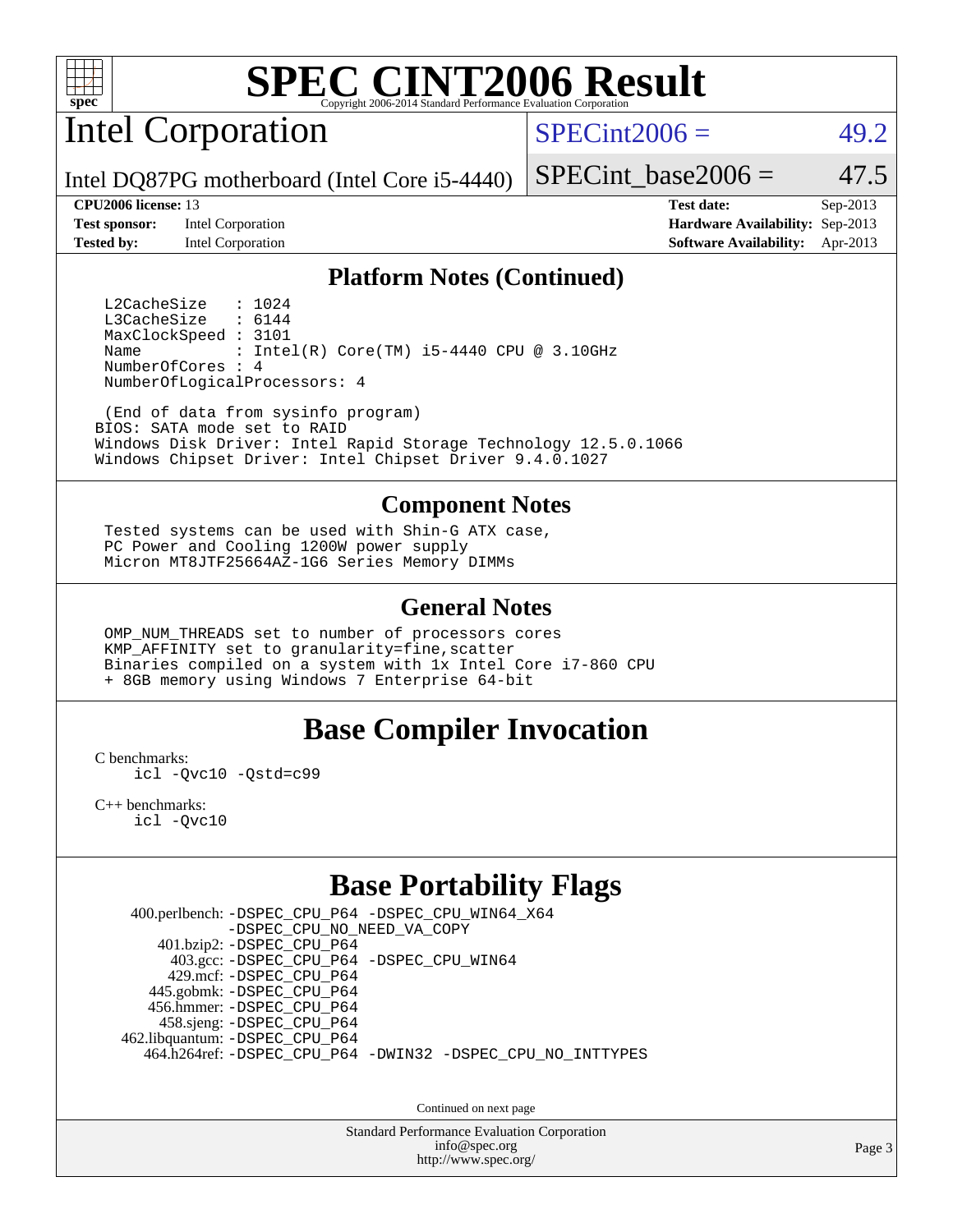

Intel Corporation

 $SPECint2006 = 49.2$  $SPECint2006 = 49.2$ 

Intel DQ87PG motherboard (Intel Core i5-4440)

SPECint base2006 =  $47.5$ 

**[Test sponsor:](http://www.spec.org/auto/cpu2006/Docs/result-fields.html#Testsponsor)** Intel Corporation **[Hardware Availability:](http://www.spec.org/auto/cpu2006/Docs/result-fields.html#HardwareAvailability)** Sep-2013

**[CPU2006 license:](http://www.spec.org/auto/cpu2006/Docs/result-fields.html#CPU2006license)** 13 **[Test date:](http://www.spec.org/auto/cpu2006/Docs/result-fields.html#Testdate)** Sep-2013 **[Tested by:](http://www.spec.org/auto/cpu2006/Docs/result-fields.html#Testedby)** Intel Corporation **[Software Availability:](http://www.spec.org/auto/cpu2006/Docs/result-fields.html#SoftwareAvailability)** Apr-2013

### **[Base Portability Flags \(Continued\)](http://www.spec.org/auto/cpu2006/Docs/result-fields.html#BasePortabilityFlags)**

 471.omnetpp: [-DSPEC\\_CPU\\_P64](http://www.spec.org/cpu2006/results/res2014q3/cpu2006-20140701-30266.flags.html#suite_basePORTABILITY471_omnetpp_DSPEC_CPU_P64) [-DSPEC\\_CPU\\_WIN64](http://www.spec.org/cpu2006/results/res2014q3/cpu2006-20140701-30266.flags.html#b471.omnetpp_baseCXXPORTABILITY_DSPEC_CPU_WIN64) 473.astar: [-DSPEC\\_CPU\\_P64](http://www.spec.org/cpu2006/results/res2014q3/cpu2006-20140701-30266.flags.html#suite_basePORTABILITY473_astar_DSPEC_CPU_P64) 483.xalancbmk: [-DSPEC\\_CPU\\_P64](http://www.spec.org/cpu2006/results/res2014q3/cpu2006-20140701-30266.flags.html#suite_basePORTABILITY483_xalancbmk_DSPEC_CPU_P64) [-Qoption,cpp,--no\\_wchar\\_t\\_keyword](http://www.spec.org/cpu2006/results/res2014q3/cpu2006-20140701-30266.flags.html#user_baseCXXPORTABILITY483_xalancbmk_f-no_wchar_t_keyword_ec0ad4495a16b4e858bfcb29d949d25d)

**[Base Optimization Flags](http://www.spec.org/auto/cpu2006/Docs/result-fields.html#BaseOptimizationFlags)**

[C benchmarks](http://www.spec.org/auto/cpu2006/Docs/result-fields.html#Cbenchmarks):

[-QxCORE-AVX2](http://www.spec.org/cpu2006/results/res2014q3/cpu2006-20140701-30266.flags.html#user_CCbase_f-QxAVX2_f98716b5f9e905f99c943c56f21bf430) [-Qipo](http://www.spec.org/cpu2006/results/res2014q3/cpu2006-20140701-30266.flags.html#user_CCbase_f-Qipo) [-O3](http://www.spec.org/cpu2006/results/res2014q3/cpu2006-20140701-30266.flags.html#user_CCbase_f-O3) [-Qprec-div-](http://www.spec.org/cpu2006/results/res2014q3/cpu2006-20140701-30266.flags.html#user_CCbase_f-Qprec-div-) [-Qopt-prefetch](http://www.spec.org/cpu2006/results/res2014q3/cpu2006-20140701-30266.flags.html#user_CCbase_f-Qprefetch_37c211608666b9dff9380561f602f0a8) [-Qparallel](http://www.spec.org/cpu2006/results/res2014q3/cpu2006-20140701-30266.flags.html#user_CCbase_f-Qparallel) [-Qauto-ilp32](http://www.spec.org/cpu2006/results/res2014q3/cpu2006-20140701-30266.flags.html#user_CCbase_f-Qauto-ilp32) [/F512000000](http://www.spec.org/cpu2006/results/res2014q3/cpu2006-20140701-30266.flags.html#user_CCbase_set_stack_space_98438a10eb60aa5f35f4c79d9b9b27b1)

[C++ benchmarks:](http://www.spec.org/auto/cpu2006/Docs/result-fields.html#CXXbenchmarks)

[-QxCORE-AVX2](http://www.spec.org/cpu2006/results/res2014q3/cpu2006-20140701-30266.flags.html#user_CXXbase_f-QxAVX2_f98716b5f9e905f99c943c56f21bf430) [-Qipo](http://www.spec.org/cpu2006/results/res2014q3/cpu2006-20140701-30266.flags.html#user_CXXbase_f-Qipo) [-O3](http://www.spec.org/cpu2006/results/res2014q3/cpu2006-20140701-30266.flags.html#user_CXXbase_f-O3) [-Qprec-div-](http://www.spec.org/cpu2006/results/res2014q3/cpu2006-20140701-30266.flags.html#user_CXXbase_f-Qprec-div-) [-Qopt-prefetch](http://www.spec.org/cpu2006/results/res2014q3/cpu2006-20140701-30266.flags.html#user_CXXbase_f-Qprefetch_37c211608666b9dff9380561f602f0a8) [-Qcxx-features](http://www.spec.org/cpu2006/results/res2014q3/cpu2006-20140701-30266.flags.html#user_CXXbase_f-Qcxx_features_dbf36c8a6dba956e22f1645e4dcd4d98) [-Qauto-ilp32](http://www.spec.org/cpu2006/results/res2014q3/cpu2006-20140701-30266.flags.html#user_CXXbase_f-Qauto-ilp32) [/F512000000](http://www.spec.org/cpu2006/results/res2014q3/cpu2006-20140701-30266.flags.html#user_CXXbase_set_stack_space_98438a10eb60aa5f35f4c79d9b9b27b1) [shlW64M.lib](http://www.spec.org/cpu2006/results/res2014q3/cpu2006-20140701-30266.flags.html#user_CXXbase_SmartHeap64_c4f7f76711bdf8c0633a5c1edf6e5396) [-link /FORCE:MULTIPLE](http://www.spec.org/cpu2006/results/res2014q3/cpu2006-20140701-30266.flags.html#user_CXXbase_link_force_multiple2_070fe330869edf77077b841074b8b0b6)

### **[Base Other Flags](http://www.spec.org/auto/cpu2006/Docs/result-fields.html#BaseOtherFlags)**

[C benchmarks](http://www.spec.org/auto/cpu2006/Docs/result-fields.html#Cbenchmarks):

403.gcc: [-Dalloca=\\_alloca](http://www.spec.org/cpu2006/results/res2014q3/cpu2006-20140701-30266.flags.html#b403.gcc_baseEXTRA_CFLAGS_Dalloca_be3056838c12de2578596ca5467af7f3)

**[Peak Compiler Invocation](http://www.spec.org/auto/cpu2006/Docs/result-fields.html#PeakCompilerInvocation)**

[C benchmarks](http://www.spec.org/auto/cpu2006/Docs/result-fields.html#Cbenchmarks): [icl -Qvc10](http://www.spec.org/cpu2006/results/res2014q3/cpu2006-20140701-30266.flags.html#user_CCpeak_intel_icc_vc10_9607f3ecbcdf68042245f068e51b40c1) [-Qstd=c99](http://www.spec.org/cpu2006/results/res2014q3/cpu2006-20140701-30266.flags.html#user_CCpeak_intel_compiler_c99_mode_1a3d110e3041b3ad4466830521bdad2a)

[C++ benchmarks:](http://www.spec.org/auto/cpu2006/Docs/result-fields.html#CXXbenchmarks) [icl -Qvc10](http://www.spec.org/cpu2006/results/res2014q3/cpu2006-20140701-30266.flags.html#user_CXXpeak_intel_icc_vc10_9607f3ecbcdf68042245f068e51b40c1)

## **[Peak Portability Flags](http://www.spec.org/auto/cpu2006/Docs/result-fields.html#PeakPortabilityFlags)**

Same as Base Portability Flags

## **[Peak Optimization Flags](http://www.spec.org/auto/cpu2006/Docs/result-fields.html#PeakOptimizationFlags)**

[C benchmarks](http://www.spec.org/auto/cpu2006/Docs/result-fields.html#Cbenchmarks):

 400.perlbench: [-QxCORE-AVX2](http://www.spec.org/cpu2006/results/res2014q3/cpu2006-20140701-30266.flags.html#user_peakPASS2_CFLAGSPASS2_LDFLAGS400_perlbench_f-QxAVX2_f98716b5f9e905f99c943c56f21bf430)(pass 2) [-Qprof\\_gen](http://www.spec.org/cpu2006/results/res2014q3/cpu2006-20140701-30266.flags.html#user_peakPASS1_CFLAGSPASS1_LDFLAGS400_perlbench_Qprof_gen)(pass 1) [-Qprof\\_use](http://www.spec.org/cpu2006/results/res2014q3/cpu2006-20140701-30266.flags.html#user_peakPASS2_CFLAGSPASS2_LDFLAGS400_perlbench_Qprof_use)(pass 2) [-Qipo](http://www.spec.org/cpu2006/results/res2014q3/cpu2006-20140701-30266.flags.html#user_peakOPTIMIZE400_perlbench_f-Qipo) [-O3](http://www.spec.org/cpu2006/results/res2014q3/cpu2006-20140701-30266.flags.html#user_peakOPTIMIZE400_perlbench_f-O3) [-Qprec-div-](http://www.spec.org/cpu2006/results/res2014q3/cpu2006-20140701-30266.flags.html#user_peakOPTIMIZE400_perlbench_f-Qprec-div-) [-Qansi-alias](http://www.spec.org/cpu2006/results/res2014q3/cpu2006-20140701-30266.flags.html#user_peakOPTIMIZE400_perlbench_f-Qansi-alias) [-Qopt-prefetch](http://www.spec.org/cpu2006/results/res2014q3/cpu2006-20140701-30266.flags.html#user_peakOPTIMIZE400_perlbench_f-Qprefetch_37c211608666b9dff9380561f602f0a8)  $-\tilde{Q}$ auto-ilp32 [/F512000000](http://www.spec.org/cpu2006/results/res2014q3/cpu2006-20140701-30266.flags.html#user_peakEXTRA_LDFLAGS400_perlbench_set_stack_space_98438a10eb60aa5f35f4c79d9b9b27b1) [shlW64M.lib](http://www.spec.org/cpu2006/results/res2014q3/cpu2006-20140701-30266.flags.html#user_peakEXTRA_LIBS400_perlbench_SmartHeap64_c4f7f76711bdf8c0633a5c1edf6e5396)  [-link /FORCE:MULTIPLE](http://www.spec.org/cpu2006/results/res2014q3/cpu2006-20140701-30266.flags.html#user_peakLDOUT400_perlbench_link_force_multiple2_070fe330869edf77077b841074b8b0b6)

Continued on next page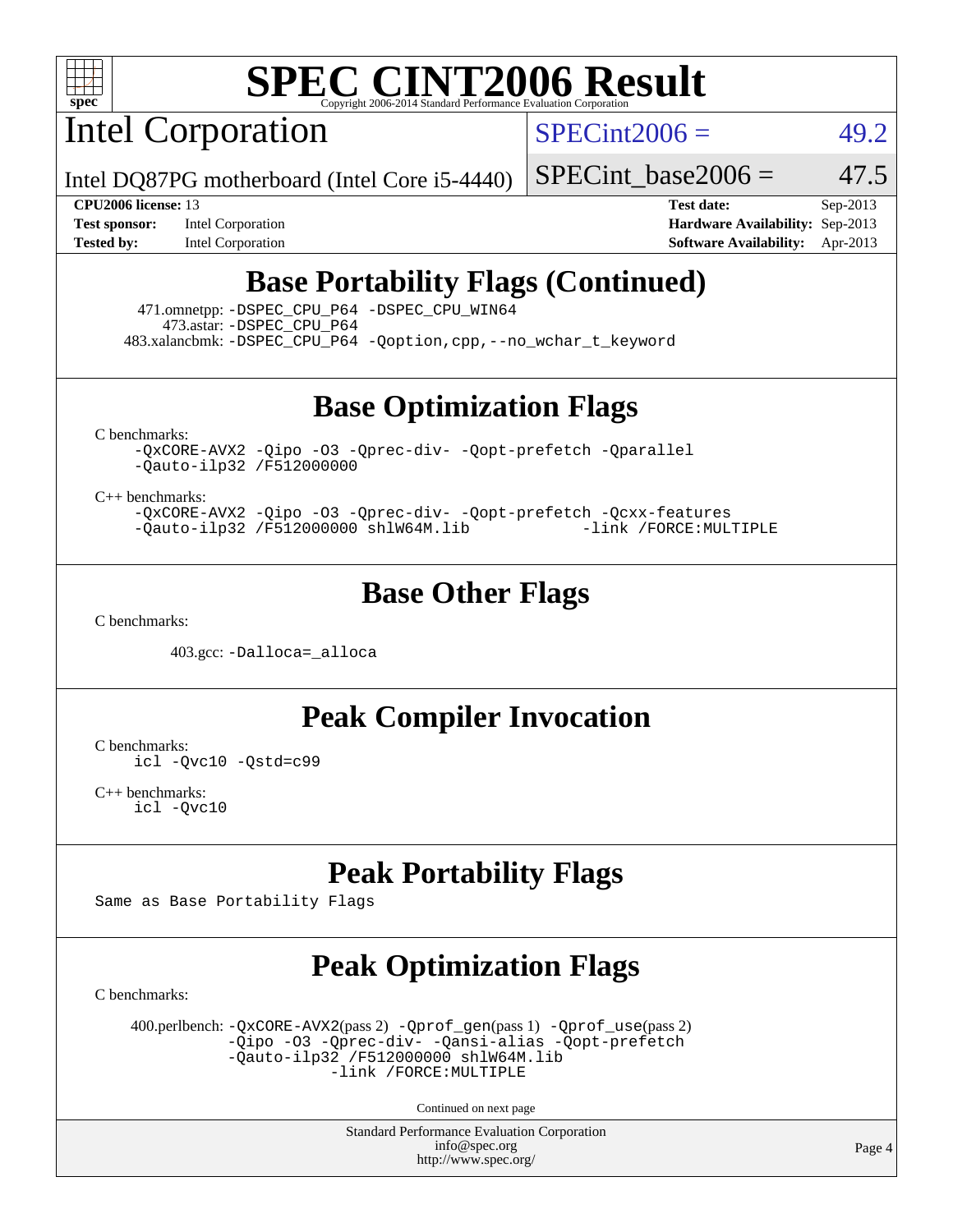

Intel Corporation

 $SPECint2006 = 49.2$  $SPECint2006 = 49.2$ 

Intel DQ87PG motherboard (Intel Core i5-4440)

| <b>Test sponsor:</b> | Intel Corporation |
|----------------------|-------------------|
| Tested by:           | Intel Corporation |

**[CPU2006 license:](http://www.spec.org/auto/cpu2006/Docs/result-fields.html#CPU2006license)** 13 **[Test date:](http://www.spec.org/auto/cpu2006/Docs/result-fields.html#Testdate)** Sep-2013 **[Hardware Availability:](http://www.spec.org/auto/cpu2006/Docs/result-fields.html#HardwareAvailability)** Sep-2013 **[Software Availability:](http://www.spec.org/auto/cpu2006/Docs/result-fields.html#SoftwareAvailability)** Apr-2013

SPECint base2006 =  $47.5$ 

# **[Peak Optimization Flags \(Continued\)](http://www.spec.org/auto/cpu2006/Docs/result-fields.html#PeakOptimizationFlags)**

```
 401.bzip2: -QxCORE-AVX2(pass 2) -Qprof_gen(pass 1) -Qprof_use(pass 2)
                -Qipo -O3 -Qprec-div- -Qopt-prefetch -Qansi-alias
                -Qauto-ilp32 /F512000000
          403.gcc: -QxCORE-AVX2(pass 2) -Qprof_gen(pass 1) -Qprof_use(pass 2)
                -Qipo -O3 -Qprec-div- -Qauto-ilp32 /F512000000
        429.mcf: basepeak = yes
       445.gobmk: -QxCORE-AVX2(pass 2) -Qprof_gen(pass 1) -Qprof_use(pass 2)
                -Qipo -O2 -Qprec-div- -Qansi-alias -Qauto-ilp32
                /F512000000
       456.hmmer: basepeak = yes
       458 \text{.}sjeng: basepeak = yes
   462.libquantum: basepeak = yes
      464.h264ref: basepeak = yes
C++ benchmarks: 
      471.omnetpp: -QxCORE-AVX2(pass 2) -Qprof_gen(pass 1) -Qprof_use(pass 2)
                -Qipo -O3 -Qprec-div- -Qansi-alias
                -Qopt-ra-region-strategy=block -Qauto-ilp32 /F512000000
                                          -link /FORCE: MULTIPLE
         473.astar: basepeak = yes
   483.xalanchmk: basepeak = yes
```
### **[Peak Other Flags](http://www.spec.org/auto/cpu2006/Docs/result-fields.html#PeakOtherFlags)**

[C benchmarks](http://www.spec.org/auto/cpu2006/Docs/result-fields.html#Cbenchmarks):

403.gcc: [-Dalloca=\\_alloca](http://www.spec.org/cpu2006/results/res2014q3/cpu2006-20140701-30266.flags.html#b403.gcc_peakEXTRA_CFLAGS_Dalloca_be3056838c12de2578596ca5467af7f3)

The flags file that was used to format this result can be browsed at <http://www.spec.org/cpu2006/flags/Intel-ic13.1-official-windows.html>

You can also download the XML flags source by saving the following link: <http://www.spec.org/cpu2006/flags/Intel-ic13.1-official-windows.xml>